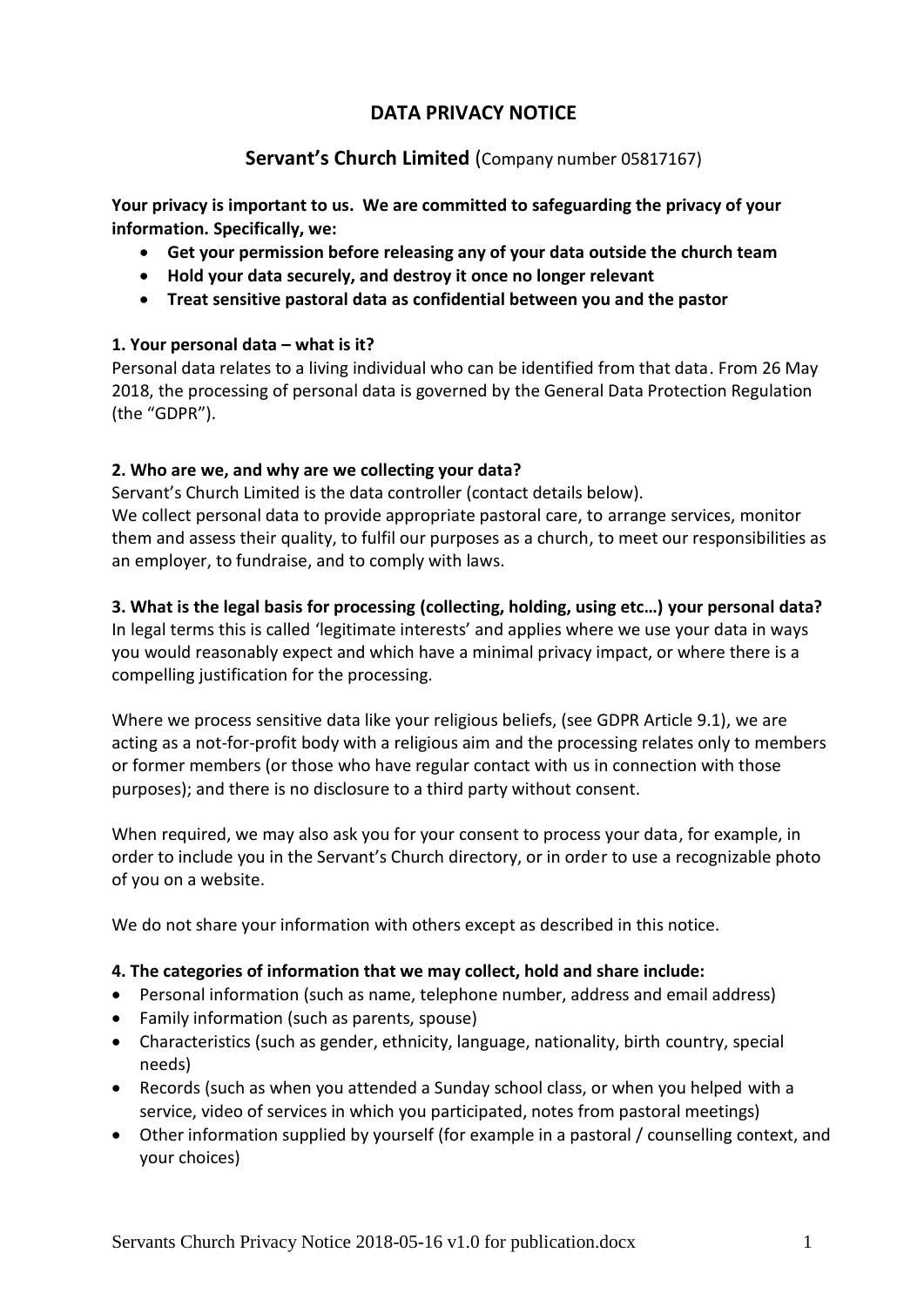## **5. How do we process your personal data?**

Servant's Church Limited complies with its obligations under data protection law by keeping personal data up to date; by storing and destroying it securely; by not collecting or retaining unnecessary amounts of data; by protecting personal data from loss, misuse, unauthorised access and disclosure, and by ensuring that appropriate technical measures are in place to protect personal data.

We use personal data for the following purposes: -

5.a If you are a Servant's Church employee, a volunteer helper, a contractor, or an applicant:

- To manage our employees and volunteers;
- To manage applications;
- To manage contractors' performance;
- To enable us to provide services for the benefit of the public, in line with our function as a Christian church;
- To fundraise and promote the interests of Servant's Church;

5.b If you donate to Servant's Church:

- To maintain our own accounts and records (including the processing of gift aid applications);
- To fundraise and promote the interests of Servant's Church;

5.c If you attend, or make use of Servant's Church services:

- To enable us to provide services for the benefit of the public, in line with our function as a Christian church;
- To administer and publish church directory records;
- To maintain our own accounts and records (including Sunday school attendance)
- To inform you of news, events, activities, and services running at Servant's Church;
- To fundraise and promote the interests of Servant's Church;

Specifically, we will not do the following: -

- Publish a recognizable photo of your face on internet media without your explicit consent
- Publish your personal data on internet media without your explicit consent

## **6. Some special arrangements**

6.a If you send us sensitive information about yourself for prayer purposes rather than administrative purposes, it will be accepted for those purposes, and securely destroyed after the related prayer meeting. It will not be recorded on data records. If the law compels us to reveal such information to the authorities, we will reveal it.

6.b Pastoral records. Where pastoral information is supplied to a pastor in confidence, it would only be revealed beyond the data subject (the person it concerns) if:

1) Legally required

or

2) Church discipline or safeguarding implications required the full pastoral team to know.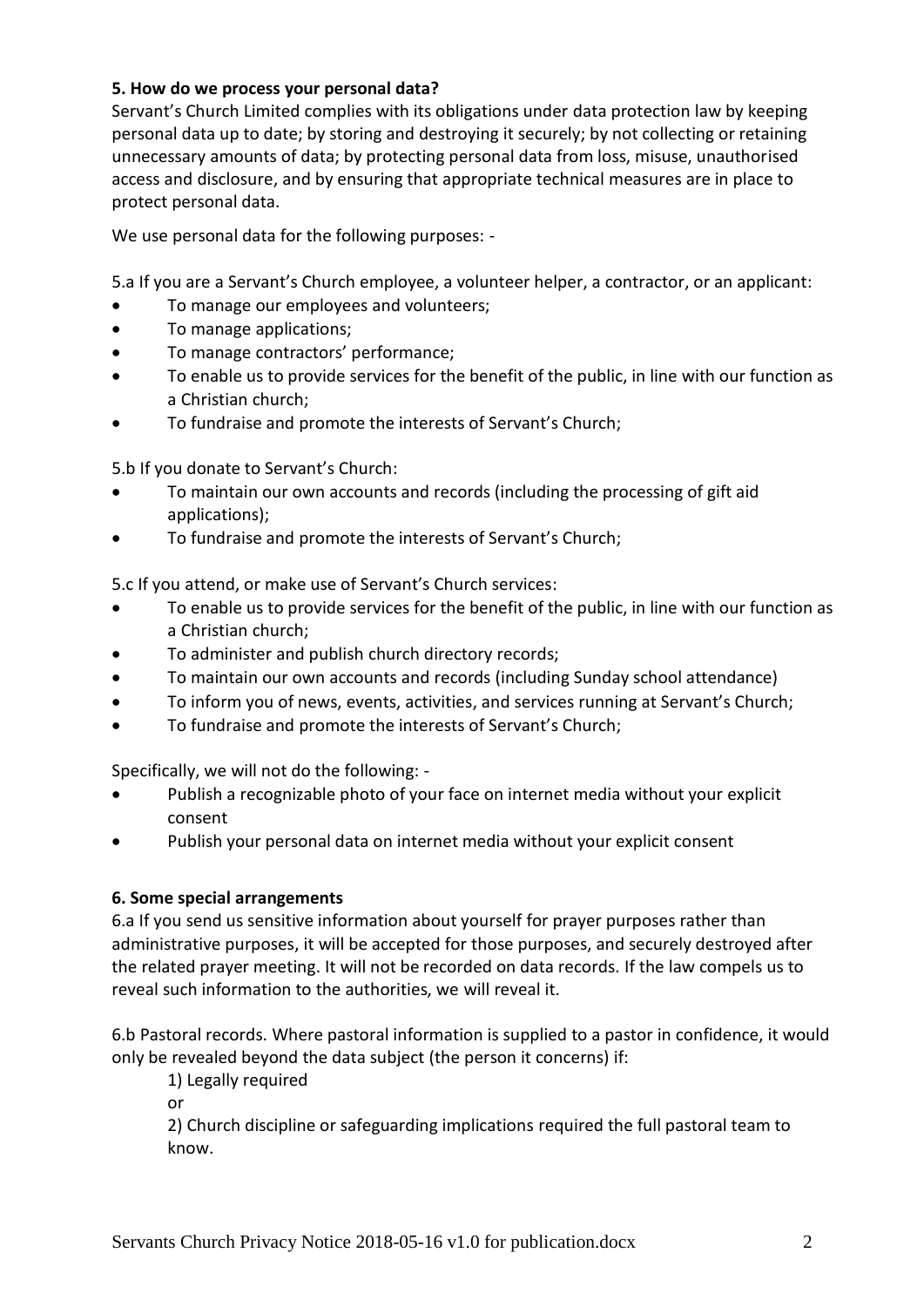Pastoral records may be retained until the third year after you have left Servant's Church, unless there is a reasonable possibility of future litigation concerning the pastor's advice.

Pastoral records are not stored on computers with internet connections.

As with other forms of your personal data, you have the right to request to see what pastoral information the church holds about you, and to have corrections made.

6.c Group Activities: If you attend a housegroup or other group activity organised by Servant's Church, attendees of a housegroup or other church function are not legally obligated to keep confidentiality, so please only share what personal information you would be happy to be passed on.

However, if an activity leader requests your personal data as part of an official Servant's Church activity, the request is subject to the church Privacy Notice.

Private personal functions (for example, parties, meals, trips etc) are not covered by Servant's church data protection policies, and any invitation you may receive to a private function is from the inviter, rather than from the church – irrespective of whether the inviter is also part of Servant's Church leadership.

#### **7. Sharing your personal data**

Except for the cases below, your personal data is treated as confidential and will only be shared with the church's staff and church volunteers, for use in church business and pastoral care only.

- Other members of the church directory will receive the subset of your personal data that you have given us for the directory, by email, and without restriction. We will ask you whether you want to appear on the published church directory.
- We may need to share your payroll data (if we employ you) and Gift Aid data (if you donate) with relevant UK Government authorities.
- If legally obliged to share your data, or if needed as evidence in a court case brought against Servant's Church or its team, we may share your data accordingly.
- Where we use 'cloud storage', your data will be encrypted to prevent access by others. Pastoral data will not be stored in the cloud.

Any other sharing of your data with third parties outside of Servant's Church will only be with your consent.

#### **8. How long do we keep your personal data?**

We keep data in accordance with Servant's Church Data Retention policy

We retain church directory data while we believe the data subject still wishes to use Servant's Church services, and we re-publish three or four times a year. While we believe you still wish to use Servant's Church services, we will contact you annually to check that the directory information we are holding is accurate and that you agree to us holding it.